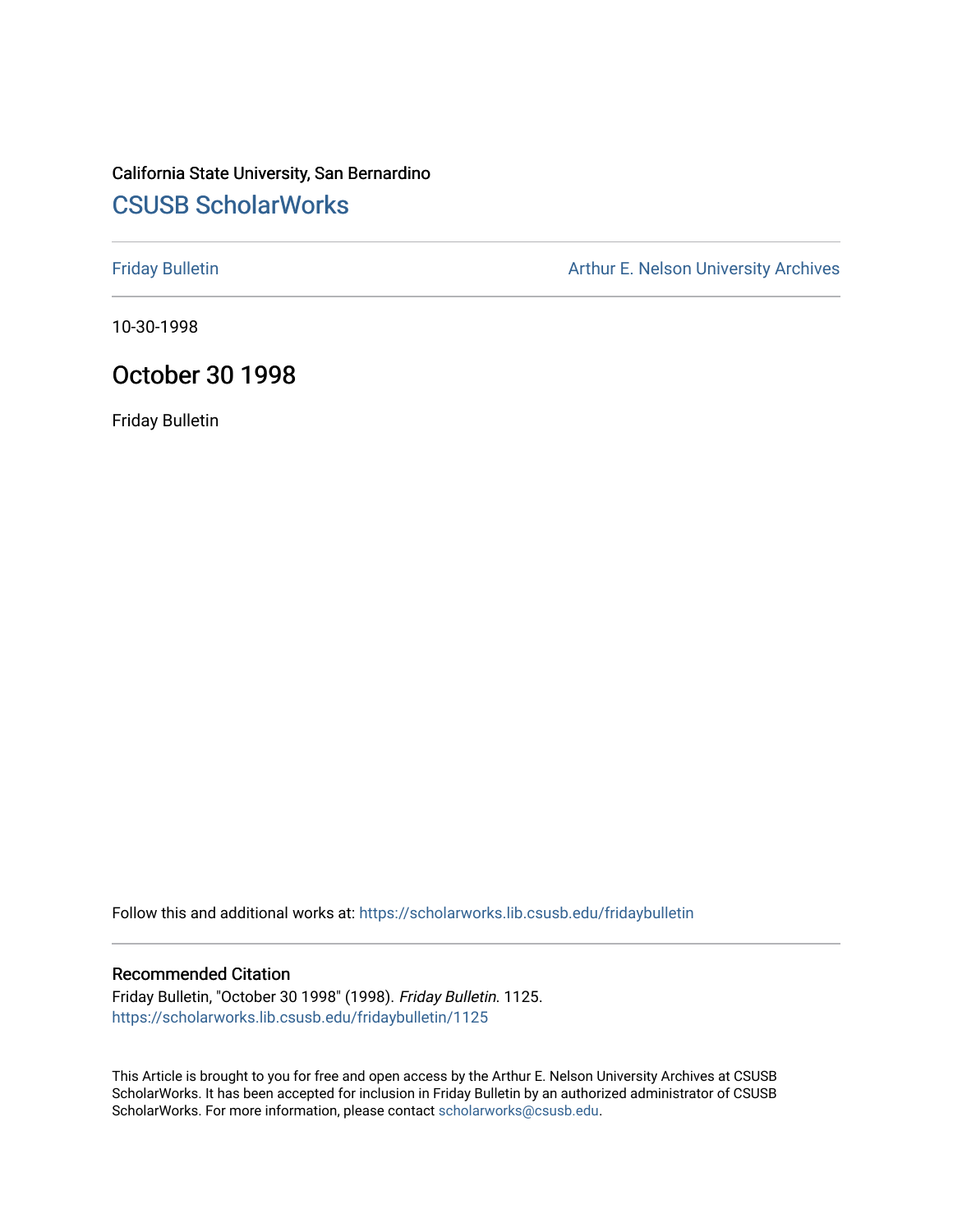News for Faculty and Staff of Cal State. San Bernardino

**I** I

*M M. .* 

**0**  C T **0**  B E R

**30,**  1 **9 9**  ā

# **Campus Gets Chance to See New Chancellor Close Up**

CSU Chancellor Charles Reed will make his first extended visit to Cai State this Thursday-Friday, Nov. 5-6.

Faculty and staff will meet with him in an open forum Thursday from 2:30-3:30 p.m. in the Student Union Events Center. A meeting with students is set for 4-5 p.m. in the same location that day." More information about the chancellor's visit is available from university advancement at Ext. 5004.

# **Falrohild Finalist for Major Book Award**

One of five finalists up for a National Book Award, B.F. Fairchild, an English professor at CSUSB, heads for New York City Nov. 17 to take part in the traditional "finalist's reading." The winners in the four categories -- fiction, poetry, nonfiction and young peoples' literature -- will be announced at the Forty-ninth Annual National Book Awards Ceremony the following day.

Considered the "academy awards" for book publishing, the bestowal of a National Book Award is as highly regarded as a Pulitzer Prize. Fairchild's work, The Art of the Lathe, is a finalist chosen out of a hundred books of poetry submitted. Past winners include William Carlos Wlliams, Wallace Stevens and W.H. Auden.

Born in Texas and raised in small towns in Texas, Oklahoma and Kansas, Fairchild draws word pictures of the Midwest's working-class in The Art of the Lathe, as well as pictures of the beauty *in the machine shops and oil fields around rural Kansas. Fairchild's poems, says critic and poet, Dana* Giola, are "as deeply psychological in their probings as a novel." In the book Fairchild blends such *subjects as Italian art. beauty, baseball and the book's main theme, machine work. Anthony Hecht*  wrote the book's introduction.

This is not the first time Fairchild's work has been noticed. The author of five books of poetry, he has received a National Writer's Union First Prize, an AWP Anniversary Award and the 1996 Capricorn and 1997 Beatrice Hawley awards for The Art of the Lathe.

Given by the National Book Foundation, the award recognizes stellar work published in the United States. Besides a cash award, winners receive a crystal sculpture. The Art of the Lathe was published by Alice James Books in Farmington, Maine.

# **Jackson Stumps for 'Dignity Day'**

jesse Jackson blew in by sports utility vehicle carrying his revitalized, stylized, mega-sized message for the 1998 ballot and sprucing up what ordinarily would be your basic October school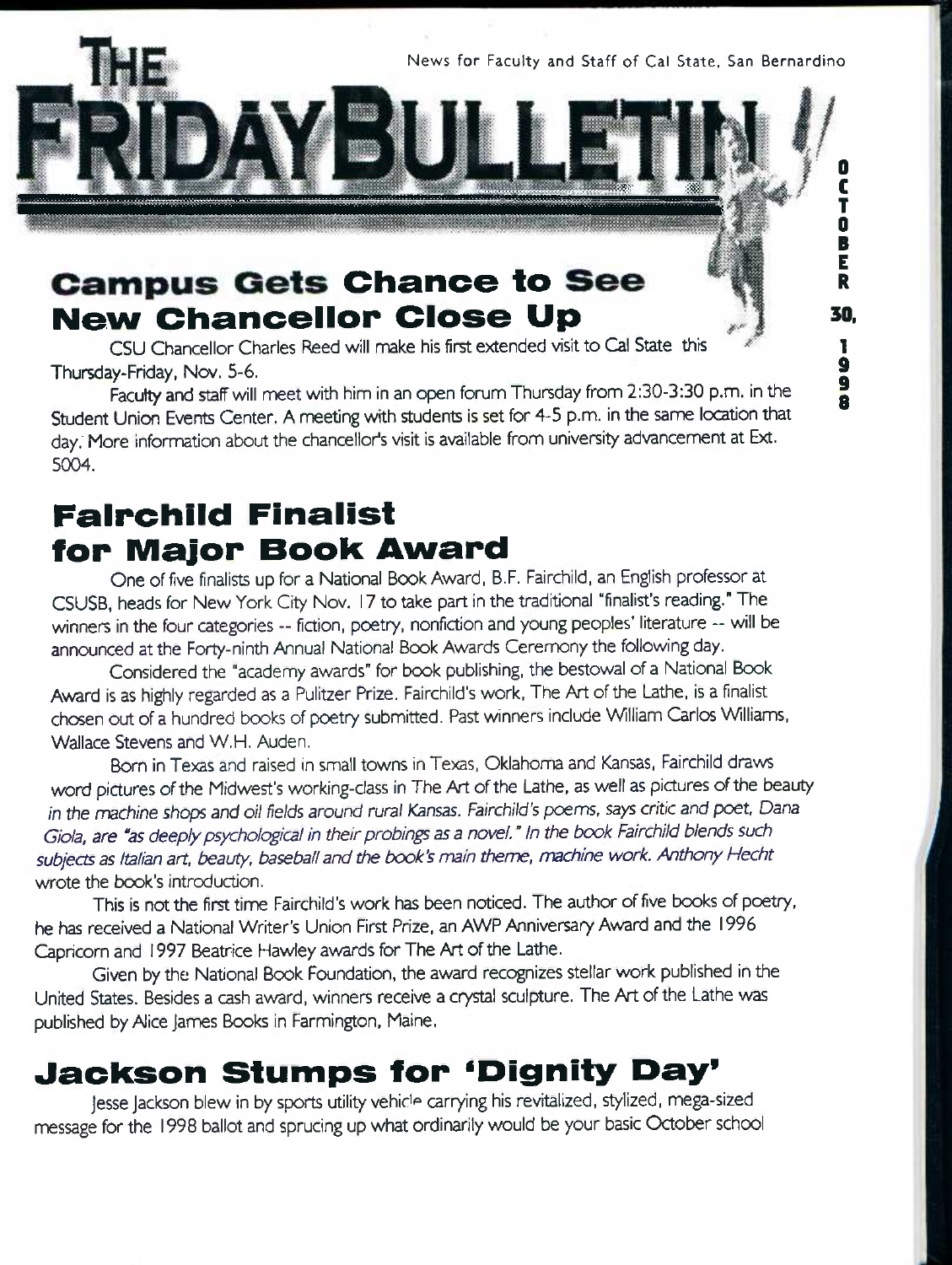# **FridayBulletin**

#### Page *2*

day. Jesse Jackson was on a pre-election tear.

Two days earlier no one, including John Futch, director for the CSUSB Cross Cultural Center and the one to whom organization for Jackson's sudden appearance fell, was thinking of anything but classes and maybe the World Series. But for an hour on Oct. *22* the campus leaned slightly to the left by sheer weight of Jackson's name and the pull of some 800 to the Lower Commons Plaza.

There is today a struggle afoot as to what kind of America do we want to live in?" said Jackson, his voice booming from beneath the Commons' balcony, where he stood and spoke to students, area residents, community leaders and CSUSB personnel. In his favorite America, he said, the country is "driven by our hopes and our dreams." And so Jackson liked the idea of a multicultural education, because there is too much variety to be ignored and that sort of education pronnotes shared power and responsibility. The nation must create a land "where we live together as brothers and sisters rather than die together as fools."

Jackson came to urge the young to vote on Nov. 3 -- what he calls "dignity day," the day the public should step up and "do some things to make us better." "Titanic," the film about 1.500 people dying, said Jackson, grossed more than any film in history. Yet "a 'Titanic' sinks in America everyday" from cancer and that story "can't get on the news sideways." he added. "We need to go another way."

The right direction was the road to equal protection, equal opportunity, equal access and good management of character, or watching "how you treat the least of these," he said, making reference to the biblical rule of thumb. In this real multicultural world, he said, "You can't fight for NAFTA one day and English-only the next."

But for some of the disenfranchised Jackson, sounding pastoral, had an exhortation. "Just because you're born in a slum does not mean a slum is born in you. Jesus was an 'at-risk' baby born to an unwed mother. .. You can rise above your circumstances."

At rally's end most stood to applaud Jackson, who seized the chance to involve his audience in some of his pet chants. "I am somebody. Everybody is somebody. Keep hope alive. Keep hope alive." ,• u II •

One reporter asked him afterward why he was talking so much about morality but not talking about President Bill Clinton. "The reason I'm not talking about Bill Clinton is because on Nov. 3 he's not on the ballot." He added that he wanted to discuss issues that matter.

# **^Twelfth Night' Opens on Thirteenth**

Take Shakespeare's funnybone and heart for romance, throw in a duke and countess, tangle things up with twins and add a few mischief makers and you get "Twelfth Night," one of the Bard's best ticklers, opening Nov. 13 at Cal State.

"Besides being a lot of fun," says Kathryn Ervin, director for the production and acting chair for the CSUSB theater department, "the actors' challenge is always to make the language natural, and we've done some cutting to help the modern audience. But Shakespeare's language is heightened because the characters are in such extraordinary circumstances. And that's where the fun comes in. This is a love story and in our interpretation it's about being struck dumb by love."

The three principal struckees are Duke Orsino, who loves Countess Olivia, who has fellen in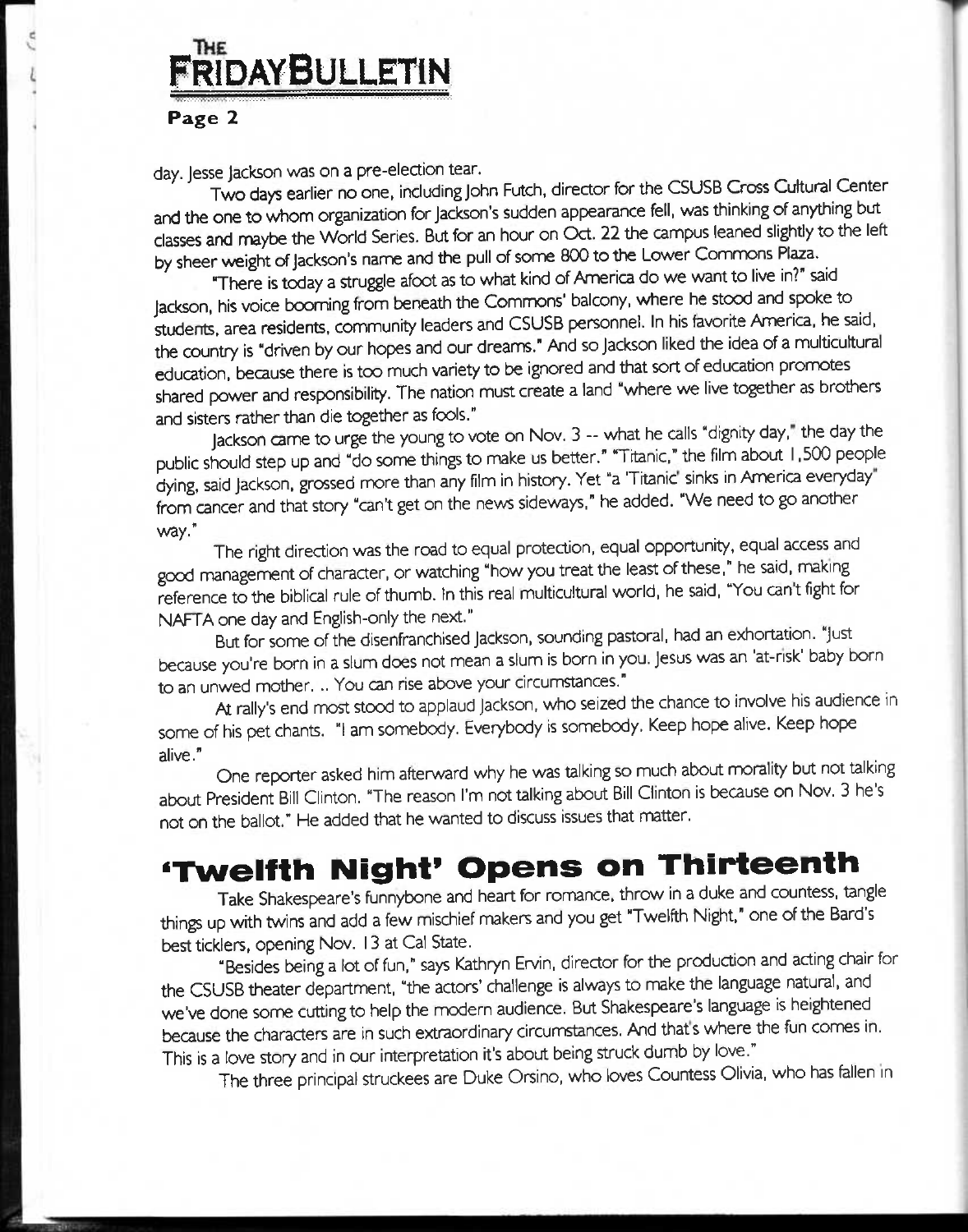

love with Orsino's servant, Viola, who is in llyria due to a shipwreck, disguised as a young man and has fallen head over heels for the duke but, of course, can't tell him. The disappearance and then reappearance of Sebastian, Viola's twin brother who was shipwrecked with her, only adds to the chaos already rampant in Olivia's household thanks to Sir Toby and his friend Andrew.

Andy Felt, of San Bernardino, plays Orsino, Alyson Florey, also from San Bernardino, is Viola and Olivia is played by Running Springs resident, Heather Hoglund.

The last time Ervin worked on a Shakespeare play she *was* a graduate student. She has set this one in the Caribbean, where romantic moonlight and soft breezes are in good supply and a musical score by Cat State student Duane Carter can be easily appreciated in the opening line, "If music be the food of love, play on."

"Twelfth Night or What You Will," which is being staged in the University Theatre, runs Nov. 13. 14, and i 9-21 at 8:15 p.m. and Nov. 15 and 22 at 2 p.m.

# **The Bulletin Board**

#### *'Shoo Flu, Don't Bother Me'*

Flu vaccine clinics will be held at the Health Center on Fridays from now through Nov. 20. You can get a shot from 9:30-1 1 a.m. and 2-3:30 p.m. It's free to students and \$5 for faculty and staff. The Health Center requires that everyone wait 15-20 minutes after the injection, so plan ahead. If you're unable to come in during the regularly scheduled hours you can make an appointment. Call the Health Center at Ext. 5241 for more details.

# **Calendar**

*(Ai! sports listings are home contests,)*  **Friday, Oct. 30** *Women's Soccer.*  Sonoma State, 12:30 p.m.

*Men's Soccer.*  Sonoma State. 3 p.m.

## *Children's Event.*

"Casper's Trick-or-Treat Adventure" features hunt for treats and treasures, cakewalk and showing of movie, "Casper." 6-9 p.m. Student Union area. Free. Ext. 5940.

*Women's Volleyball.*  Cal State, L.A., 7 p.m.

## *Music.*

Halloween concert features CSUSB Chamber Singers, Symphonic Band and Concert Choir performing music of Andrew Lloyd Webber, Ralph Vaughan Williams and ' i he Monster Mash." Rob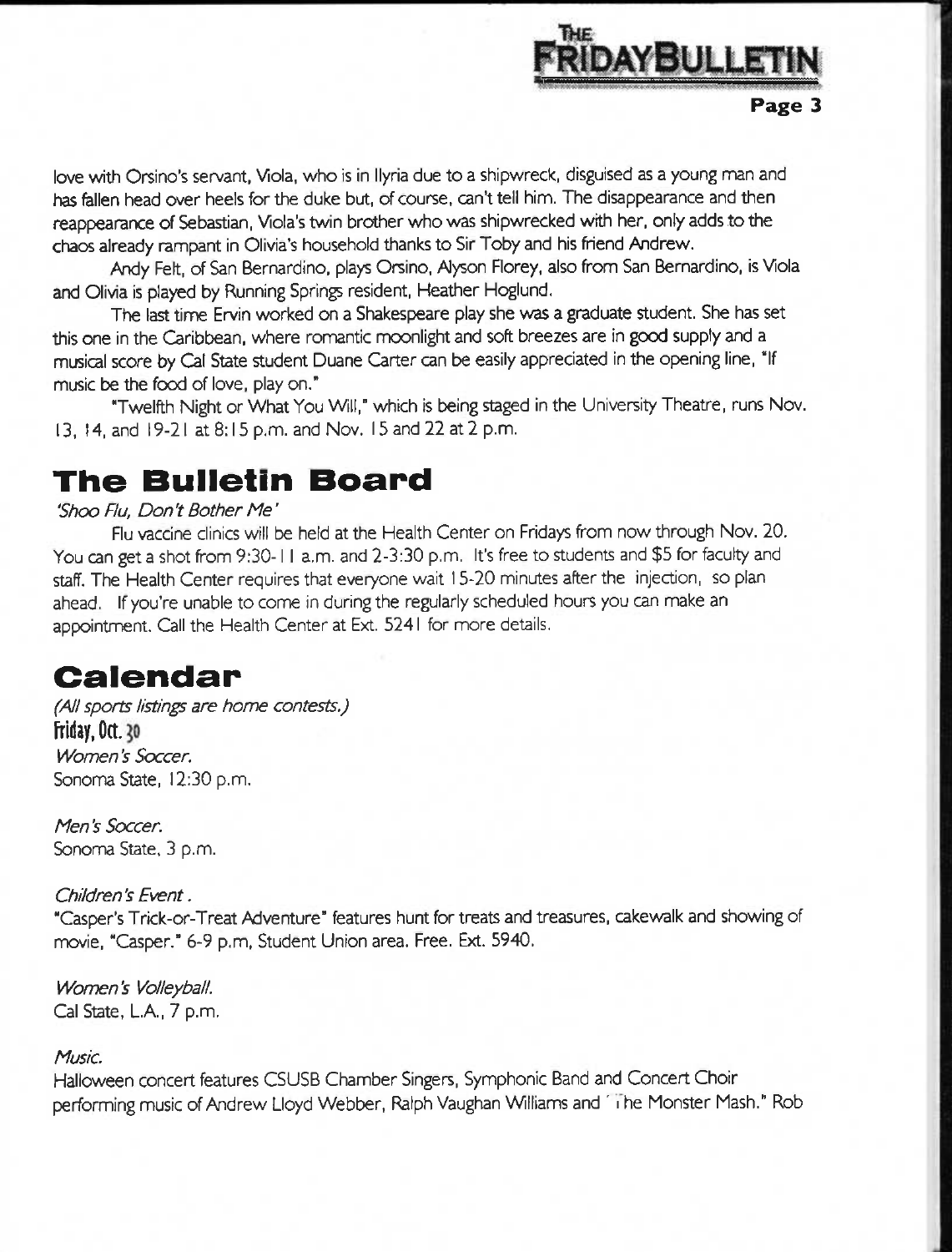

Dunham and Tamara Harsh Graver, conductors. 7:30 p.m., Recital Hall. Halloween Fright Night party follows; tickets \$2 with costume \$3 without. Costume contest at concert and no charge for children in costume. Concert general admission \$5, students and senior citizens \$3. Ext. 5859.

# **Satorday.Oct.}!**

#### *Mus/c. 3*

Music.<br>Halloween concert features CSUSB Chamber Singers, Symphonic Band and Concert Choir performing music of Andrew Lloyd Webber, Ralph Vaughan Williams and "The Monster Mash." Rob Dunham and Tamara Harsh Graver, condurtors. *A* p.m.. Recital Hall. Trick-or-treating in Creative Arts Building "neighborhood" follows. Costume contest at concert and no charge for children in costume. General admission \$5, students and senior citizens \$3. Ext. 5859. ^

I

#### *Women's Volleyball. \*

Cal State, Dominguez Hills, 7 p.m.

#### Sonday, Nov. 1

*Women '5 Soccer.*  San Francisco State, I I a.m.

*Men's Soccer.*  San Francisco State, I p.m.

## **innday, Nor. S**

#### *Music.*

U.S. Army Field Band and Soldiers' Chorus. Old favorites to jazz and contemporary tunes. High \ school musicians will join for special number. 2 p.m., Coussoulis Arena. Free. Ext. 7360. »

#### *Music.*

Fifth Annual Arthur Moorefield Memorial Recital. 4 p.m., Recital Hall. All seas \$15. Ext. 5859.

## **Friday, Nov. ij**

#### *Theater: Opening Night.*

"Twelfth Night," by Wlliam Shakespeare. Viola disguises herself as a boy and then goes to work for j and falls in love with the handsome Duke Orsino, who sends her to woo the lovely Countess Olivia, who fells in love with the handsome and/or lovely Viola, who actually might be Sebastian, Viola's twin brother. University Theatre. Nov. 13, 14, I9,20and2l at 8:15 p.m., and Nov. 15 and 22 at 2 p.m. General admission \$ 10; senior citizens and CSUSB alumni \$8; students \$4. Ext. 5884.

## Saturday, Nov. 14

*Men's Basketball.*  Westpoint College, 7 p.m.